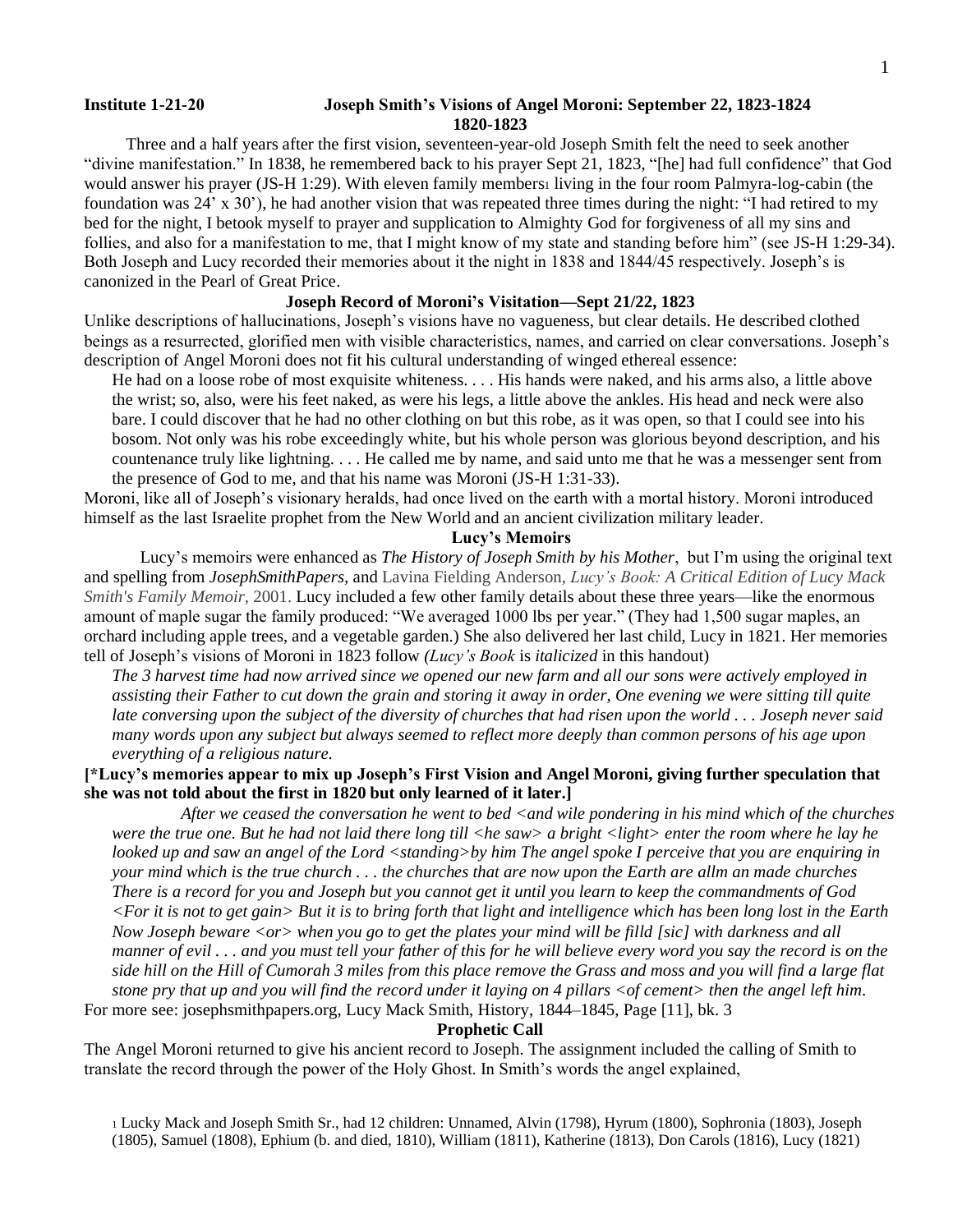God had a work for me to do . . . He said there was a book deposited, written upon gold plates, giving an account of the former inhabitants of this continent, and the source from whence they sprang. He also said that the fulness of the everlasting Gospel was contained in it, as delivered by the Savior to the ancient inhabitants. . . . He told me, that when I got those plates of which he had spoken—for the time that they should be obtained was not yet fulfilled—I should not show them to any person . . . if I did I should be destroyed. While he was conversing with me about the plates, the vision was opened to my mind that I could see the place where the plates were deposited, and that so clearly and distinctly that I knew the place again when I visited it (JS-H 1:33-34, 42).

Moroni ended his visitation by quoting several biblical prophecies including references to Act 3:22-23; Isa11; Joel 2:28-29; and Malachi chapters 3, and 4, with a slightly modified version of 4:1, 4:5, 4:6.

# **Lucy's memories of Sept 22, 1823**

Lucy's Book adds more details about Moroni's instructions regarding her husband (that *Saints* picks up) about and the farming routine the following morning:

*The next <day> he <and his father> and Alvin were reaping in the field suddenly <suddenly>[sic] Joseph stopped and seemed to be in a deep study for sometime Alvin hurried <him> saying Joseph we must keep to work or we shall not get our task done Joseph worked again diligently then stopped in the same way <a second time> when <his father> Saw that he was very pale and urged him to go the house and tell his mother that he was sick he went a short distance till he came to a green sward under an apple tree here he lay down <on his face> for he was so weak he could go no farther*

 *The personage whom he saw the night before came to him again and said why did you not tell your father what I told you Joseph and he saw afraid his father would not believe him [,] he will said the angel believe every word you say to him . . . an evil Spirit will try to crowd your mind . . . <but you must keep your mind always staid upon God that that* [*sic*] *no evil may come into your heart> Joseph then promised to do as he was told by the angel . . . when his Father went to him Joseph rehearsed to him all that he had and seen and heard.*

# **Joseph Knight's Memories**

Joseph Knight was a beloved and faithful friend of Joseph Jr.'s from these years through his death. Sometime between 1833 and 1847, he recorded t Joseph Jr.'s visit from Angel Moroni on Sept 22, 1823, to Hill Cumorah:

From thence he went to the hill where he was informed the Record was and found no trouble for it appeard appears plain as tho he was acquainted with the place it was so plain in the vision that he had of the place. He went and found the place and opened it and found a plane Box. He oncovered it and found the book and took [it] out and laid it Down By his side and thot he would Cover the place over again thinkinking there might be something else here. But he was told to take the Book and go right away. And after he had Covered the place he turned round to take the Book and it was not there and he was astonished that the Book was gone. He thot he would look in the place again and see if it had not got Back again. He had heard people tell of such things. And he opened the Box and Behold the Book was there he took hold of it to take it out again and Behold he could not stur the Book any more then he could the mountin. He exclaimed "why Cant I stur this Book?" and he was answerd, "you have not Done rite; you should have took the Book and a gone right away. You cant you cant have it now." Joseph says "when can I have it?" The answer was the 22nt Day of September next if you Bring the right person with you. Joseph says, "who is the right person?" The answer was "your oldest Brother" [continued page 5]

Joseph Knight alone remembered that Moroni told Joseph to return the next year with Alvin. But when Alvin died, Nov 19, 1823 (possibly 1824, see *Lucy's Book,* p350-351, note#39), so that became impossible. Joseph looked in his seer stone and realized he was to bring Emma Hales, which he did in 1827. As this and other details unique to this account alone, I do not know if Knight remembered it exactly right. The years appear to be telescoped. For more see: [https://scholarsarchive.byu.edu/cgi/viewcontent.cgi?referer=https://www.google.com/&httpsredir=1&article=1819&](https://scholarsarchive.byu.edu/cgi/viewcontent.cgi?referer=https://www.google.com/&httpsredir=1&article=1819&context=byusq) [context=byusq.](https://scholarsarchive.byu.edu/cgi/viewcontent.cgi?referer=https://www.google.com/&httpsredir=1&article=1819&context=byusq) From Lucy Mack Smith's original transcript:

#### **Sept 22, 1824-25**

Between *Lucy Mack Smith, History, 1844–1845,* and Joseph Knight's "Recollection of Early Mormon History," we learn more details about each of the four years that Joseph visited with Angel Moroni on Hill Cumorah—including, why Joseph did not receive the plates each year. The accounts do not add up to all five Septembers, but they all share the same conclusion. In short, the angel taught Joseph Jr. several very hard and clear lessons about the need for complete and exact obedience. Moroni taught Joseph so profoundly, that the young prophet learned that to do the Lord's work requires a prophet to act exactly as commanded.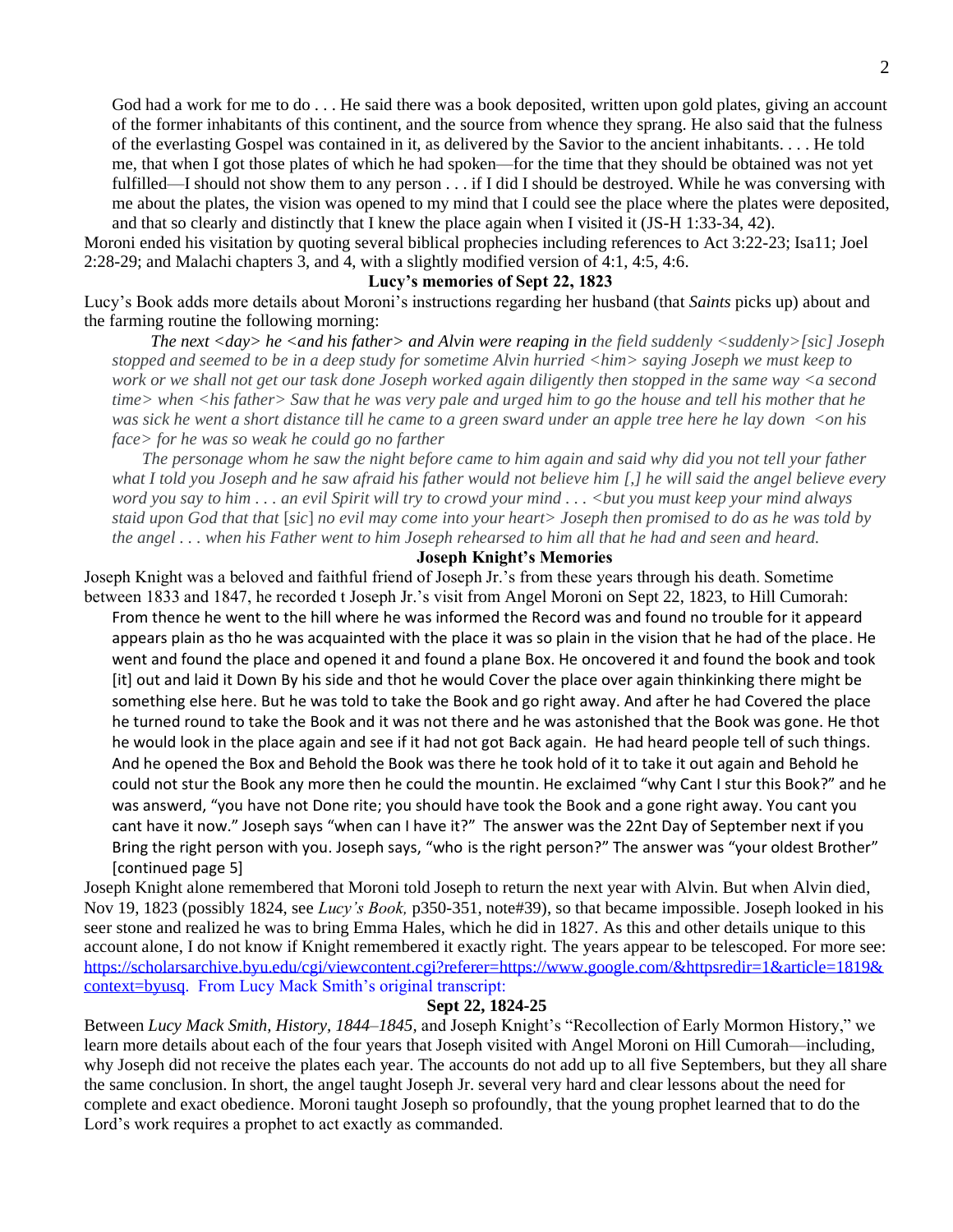#### From: *Josephsmithpapers.org*, Lucy Mack Smith, History, [1844–1845,](https://www.josephsmithpapers.org/paper-summary/lucy-mack-smith-history-1844-1845/41?highlight=in%20a%20deep%20study%20for%20sometime%20Alvin%20hurried) Page [12], bk. 3 through 4)

#### **Sept 24-25, 1823**

*When Joseph came in the evening he told all the <whole> family all that he had made known to his [father](https://www.josephsmithpapers.org/paper-summary/lucy-mack-smith-history-1844-1845/42#15285577636711425061) in the field. we sat up up very late and listened attentively to all that he had to say to us but his mind had been so exercised that he became very much fatigued When [Alvin](https://www.josephsmithpapers.org/paper-summary/lucy-mack-smith-history-1844-1845/42#7208277788803610221) saw this he said now brother let us go to bed and we will get up early in the morning and go to work so as to finish our days labor by an an hour before sunset & if [Mother](https://www.josephsmithpapers.org/paper-summary/lucy-mack-smith-history-1844-1845/42#900901986277587089) will get our suppers early we will then have a fine long evening to <and> all set down and hear you talk The next day they <we> worked with great ambition <\*> <by sunset were ready to be seated and give our atten undivide[d] to Josephs recitals. and this pro before he began to explain to us the instructions which he had received he told charged us <not> to not to mention what he told us out of the family as the world was so wicked that if they when they did come to a knowledge of these things they would try to take our lives and as soon as we obtained the plates our names would be cast out as evil by all people . . . From this time forth Joseph continued to receive instructions from time to time and every evening we gathered our children togather And gave our our time up to the discussion of those things which he imparted <un> to us I think that <we> presented the most peculiar aspect of any family that ever lived upon the Earth all seated round in a circle [father](https://www.josephsmithpapers.org/paper-summary/lucy-mack-smith-history-1844-1845/43#9992051287190699623) [Mother](https://www.josephsmithpapers.org/paper-summary/lucy-mack-smith-history-1844-1845/43#3602597651999188366) sons and Daughters listening in breathless anxiety to the <religious> teachings of a boy 16 <19> yars of age who had never read the Bible through by course in his life for Joseph was less inclined to the study of books than any child we had but much more given to reflection and deep study We were convinced that God was about to bring to light something that we might stay our minds upon some thing that we could get a more definite idea of than anything which had been taught us heretofore and we rejoiced in it with exceeding great joy Uni the sweetest union and happiness pervaded our house no jar nor discord disturbed our peace and tranquility reigned in our midst In the course of our evening conversations Joseph would give us some of the most ammusing recitals which could be immagined he would de[s]cribe the ancient inhabitants [p. [1], bk. 4] . . .* 

#### **Sept 22, 1824**

*The angel informed him at one time that he might make an effort to obtain the plates <on> the <22nd of the> ensueing September and if <he visited the place where the plates were laid and> <thinking> he could keep every commmandment given him <supposed> that it would be possible for him to take them from their place and carry them home<)> but said the divine messenger you must take them into your hands and go straight to the house without delay not and not stopping <and put them in immediately and lock them up> Accordingly when the time arrived he went to the place appointed and removed the moss and grass from the surface of the rock and then pryed up the flat stone according to the directions which he had received he then discovered the plates laying on on* 4 pillars in the inside of the box  $\lt^*$  he put forth his hand  $\lt$  and  $>$  took them up  $\lt$  but  $>$  when he *lifted them from their place the thought flashed across his mind that there might be something more in the box that might would be a benefit to him in a pecuniary point of view in the excitement of the moment he laid the record down in order to cover up the box least some one should come along and take away whatever else might be deposited there When he turned again to take up the record it was gone but where he knew not nor did he know by what means it was taken away he was much alarmed at this tha and <he and> kneeled down <&> asked the Lord why it was that the record was taken from him The angel appeared to him and told him that he had not done as he was commanded in that he laid down the record and in order to to secure some imaginary treasure that rema [p. [2], bk. 4]ined <x> <x after some further conversation Joseph> Joseph was then permitted to open th raise the stone again and there he beheld the plates the the same as before He reached forth his hand to take them but was hurled back <thrown (the angel gone—> to the ground— <\*> <when he recovered he went ered was the angel was gone and he arose and went to the house.> We were much disturbed by this as it showed to us more strikingly than anything which had previously come to our understanding. the insinuations & power of the adversary. And we doubled our diligence in prayer before God that Joseph might be more fully instructed and preserved from all the wiles and machinations of the Power of the Him who lieth in wait to deceive. [p. [3], bk. 4] . . .* 

# **Alvin Smith**

*. . . On the 15 of Nov [Alvin](https://www.josephsmithpapers.org/paper-summary/lucy-mack-smith-history-1844-1845/42#13744875234800053189) was taken very sick with biwith about 10 oclock in the day with the bilious cholick and came to <the> house in great distress and requested his [Father](https://www.josephsmithpapers.org/paper-summary/lucy-mack-smith-history-1844-1845/42#17135234010169498763) to go for a p[h]ysician which he accordingly did but as the [Doctor](https://www.josephsmithpapers.org/paper-summary/lucy-mack-smith-history-1844-1845/42#1423819514643664928) whom generally attended upon our family being absent he was compelled to*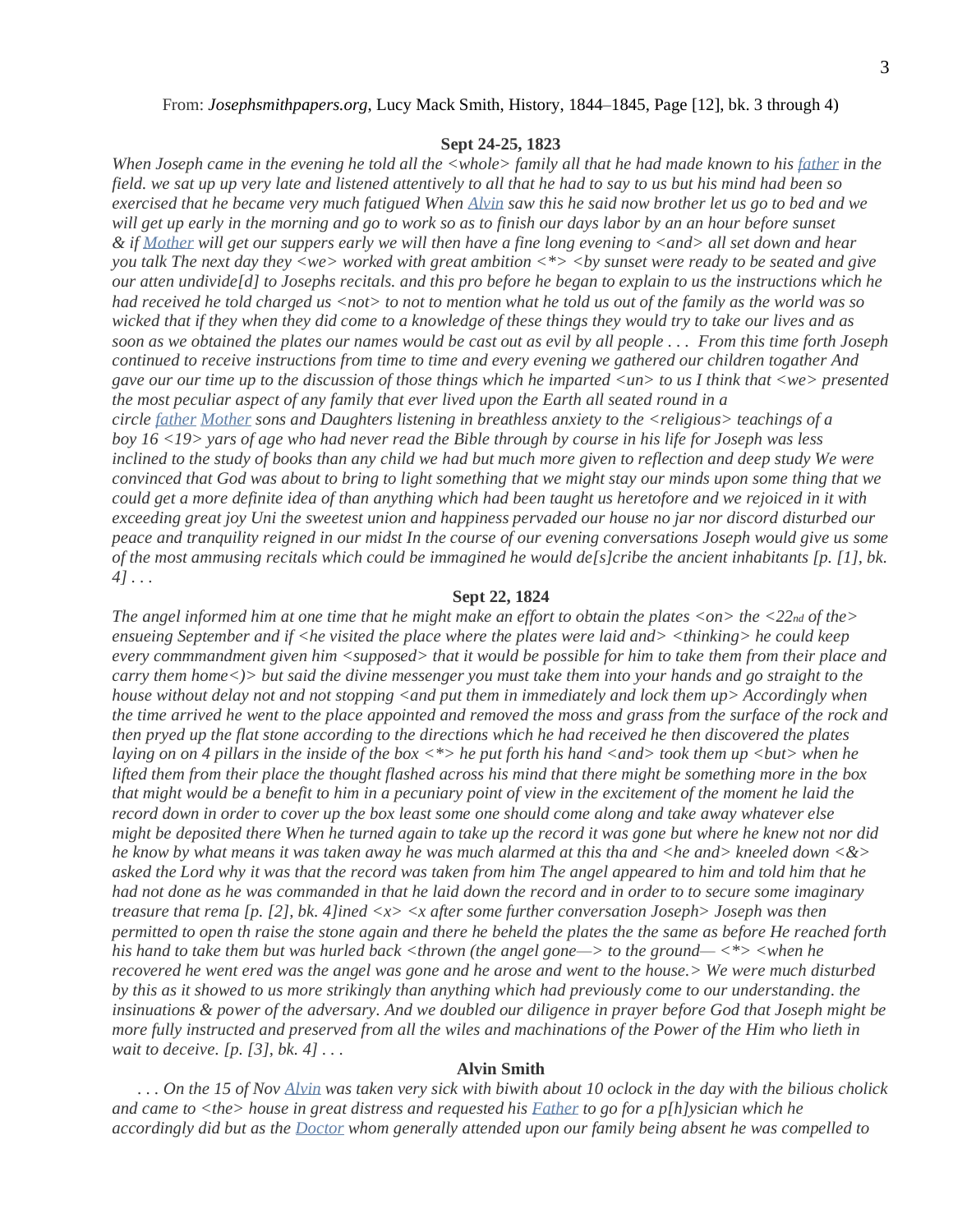*go farther than he expected however he found in the next village one Dr. Greenwood who when he came immediately administered to him although the patient objected much against it a heavy dose of Calomel this lodged in his stomach and all the power [p. [3], bk. 4] medicine which was afterwards prescribed by 4 skillful phycians could never <not> remove it on the 3rd day Doc [Dr. Mackentire \[Alexander McIntyre\]](https://www.josephsmithpapers.org/paper-summary/lucy-mack-smith-history-1844-1845/42#12686018330879841152) the favorite of the family a man of Great skill and exprience was brought and with him 4 others proffessors of Medicine but all their exertions were of no avail as [Alvin](https://www.josephsmithpapers.org/paper-summary/lucy-mack-smith-history-1844-1845/42#6606641193585349707) declared to them and us For said <he> the calomel is still lodged in same place and you cannot move it consequently it must take my life. He then called [Hyrum](https://www.josephsmithpapers.org/paper-summary/lucy-mack-smith-history-1844-1845/42#823119248838443553)  [\[Smith\]](https://www.josephsmithpapers.org/paper-summary/lucy-mack-smith-history-1844-1845/42#823119248838443553) to him and said [Hyrum](https://www.josephsmithpapers.org/paper-summary/lucy-mack-smith-history-1844-1845/42#11046380542576901897) I must die and now I want to say a few things to you that you you must remember I have done all that I could do to make our dear Parents comfortable I now want you to go on and finish the House take <of> care them in their old age and do not let ever let them work hard any more. he then called [sophronia \[Smith\]](https://www.josephsmithpapers.org/paper-summary/lucy-mack-smith-history-1844-1845/42#12432907606663698820) he said [Sophronia](https://www.josephsmithpapers.org/paper-summary/lucy-mack-smith-history-1844-1845/42#1815102587069188145) You must be a good Girl and do all that lays in your power for mother [Father](https://www.josephsmithpapers.org/paper-summary/lucy-mack-smith-history-1844-1845/42#13939613909861199580) & [Mother](https://www.josephsmithpapers.org/paper-summary/lucy-mack-smith-history-1844-1845/42#4809391600190873250) never forsake them they have worked hard and they are now getting old be kind to them and remmember what they have done for us When in the later part of the 4 night he called for all the children and again exhorted them separately to the same effect as before but to Joseph I he said Joseph I am going to die now the distress which I suffer and the sensations that I have tell me my time is very short I want you to be a good boy & do everything that lays in your power to obtain the records be faithful in receiving instruction and keeping a every commandment that is given you Your brother [Alvin](https://www.josephsmithpapers.org/paper-summary/lucy-mack-smith-history-1844-1845/42#16923611463586819322) is must now leave you but he remmember the example which he has set for you and set a good example for the children that are younger than you & always be kind to [Father](https://www.josephsmithpapers.org/paper-summary/lucy-mack-smith-history-1844-1845/42#6586027853508518909) & [Mother](https://www.josephsmithpapers.org/paper-summary/lucy-mack-smith-history-1844-1845/42#10950813358971970678) he then asked me to take his <up> little sister [Lucy](https://www.josephsmithpapers.org/paper-summary/lucy-mack-smith-history-1844-1845/42#2363384539498465643)  [\[Smith\]](https://www.josephsmithpapers.org/paper-summary/lucy-mack-smith-history-1844-1845/42#2363384539498465643) up this child was the youngest of the Family and he was extremely fond of her which naturally attached her [p. [4], bk. 4] to him She could not then talk plain and always called her brother [Amby](https://www.josephsmithpapers.org/paper-summary/lucy-mack-smith-history-1844-1845/42#10377978734213872969) I went to her and said [Lucy](https://www.josephsmithpapers.org/paper-summary/lucy-mack-smith-history-1844-1845/42#15564259626385653810) [Amby](https://www.josephsmithpapers.org/paper-summary/lucy-mack-smith-history-1844-1845/42#9691175290090062339) wa[n]ts to see you she started out of her sleep & screamed out Oh! [Amby](https://www.josephsmithpapers.org/paper-summary/lucy-mack-smith-history-1844-1845/42#1042778068827775277) [Amby](https://www.josephsmithpapers.org/paper-summary/lucy-mack-smith-history-1844-1845/42#14849708875438528132) We took her to him & <when> she sprang from my arms and caught him round the neck & cried out Oh My [Amby](https://www.josephsmithpapers.org/paper-summary/lucy-mack-smith-history-1844-1845/42#15813014943411808374) a[nd] kissed him again and again [Lucy](https://www.josephsmithpapers.org/paper-summary/lucy-mack-smith-history-1844-1845/42#14628867424390904153) said <he> you must be the best girl in the world and take care of [Mother](https://www.josephsmithpapers.org/paper-summary/lucy-mack-smith-history-1844-1845/42#12483734481624418618) you cant have your [Amby](https://www.josephsmithpapers.org/paper-summary/lucy-mack-smith-history-1844-1845/42#2492836135230887909) any more [Amby](https://www.josephsmithpapers.org/paper-summary/lucy-mack-smith-history-1844-1845/42#12906066038734205068) is going away he must leave little [Lucy](https://www.josephsmithpapers.org/paper-summary/lucy-mack-smith-history-1844-1845/42#11360745671682846445) he then Kissed her and Said take her away I think my breath offends her we took hold of the child but she clenched hold of him with such a desperate Grasp that it was was very difficult to disengage her hands as I turned he said [Father](https://www.josephsmithpapers.org/paper-summary/lucy-mack-smith-history-1844-1845/42#6536906418015937071) [Mother](https://www.josephsmithpapers.org/paper-summary/lucy-mack-smith-history-1844-1845/42#2308143968548007102) brothers sisters farewell I can now brathe out my life as calm as a clock and immediately closed his eyes in death just the [child](https://www.josephsmithpapers.org/paper-summary/lucy-mack-smith-history-1844-1845/42#6160036505463264380) still cried to go back to [Alvin.](https://www.josephsmithpapers.org/paper-summary/lucy-mack-smith-history-1844-1845/42#2252160024553920958) One present said he [Alvin](https://www.josephsmithpapers.org/paper-summary/lucy-mack-smith-history-1844-1845/42#9856123764442469564) is gone an angel has taken his spirit to Heaven when the babe heard this She renewed her cries and as I bent over his corpse she again threw her arms round it and kissed him repeatedly screaming as before— and untill the Body was taken from the House she continued constantly crying and showing such manifestation of affection & terror at the scene she presented before <her> as is seldom witnessed in a child and She would run out of the house and drag in a board and lay beside the corpse then take a white cloth and wrap herself in it and lay down on the board by his side. this harrowed up our feelings almost to distraction for he was a youth of such singular goodness of disposition and Moral character Kind and amiable maners <so much so> that lamentation and Mourning < filled> the whole neighborhood where we lived then it is not to be wondered at if <and of course> more than usual Grief filled the hearts of those from whose immediate [p. [5], bk. 4] circle he was taken those who felt as & saw the effects of His nobleness and generosity every hour of his existence It was the wish of the principle physician that he should be opened to ascertain the cause if possible of his disease and death when this was done they found the calomel lodged in <the> upper bowels & untouched by anything which he had taken to carry it off, as near in its natural State as it could be surrounded as it was with by the highest gangrene [Dr.](https://www.josephsmithpapers.org/paper-summary/lucy-mack-smith-history-1844-1845/42#14515777687140929890)  [Mcintire](https://www.josephsmithpapers.org/paper-summary/lucy-mack-smith-history-1844-1845/42#14515777687140929890) & Dr. Robinson performed the operation the last named Dr. was 70 years old of age he Spoke long and earnestly to the younger physicians upon the danger of administering powerful Medicines without a thorough knowledge of <the practice of> physick here said he is one of the loveliest youths that ever trod the streets of [Palmira](https://www.josephsmithpapers.org/paper-summary/lucy-mack-smith-history-1844-1845/42#3879236154444796992) destroyed Murdered as it were by the hand him at whose hand relief was expected. cast off from the face of Earth by a careless quack who even dared to trifle with the life of a fellow mortal. When the time for interment arrived the inhabitants of the surrounding country gathered to gather and during the funeral obsequies they the gave the most affectionate manifestations of thier sympathy but there was one that felt our grief more deeply than the rest a lovel[y] young woman who was engaged to him be married to my [son](https://www.josephsmithpapers.org/paper-summary/lucy-mack-smith-history-1844-1845/42#14286963461195667896) shortly after the time in which he died the disconsolate girl was rendered most desolate by his unexpected Death and as long as we knew her she never recovered her wonted animation and Good spirits*

*The circumstances of this Death aroused the neighborhood to the subject of religion*